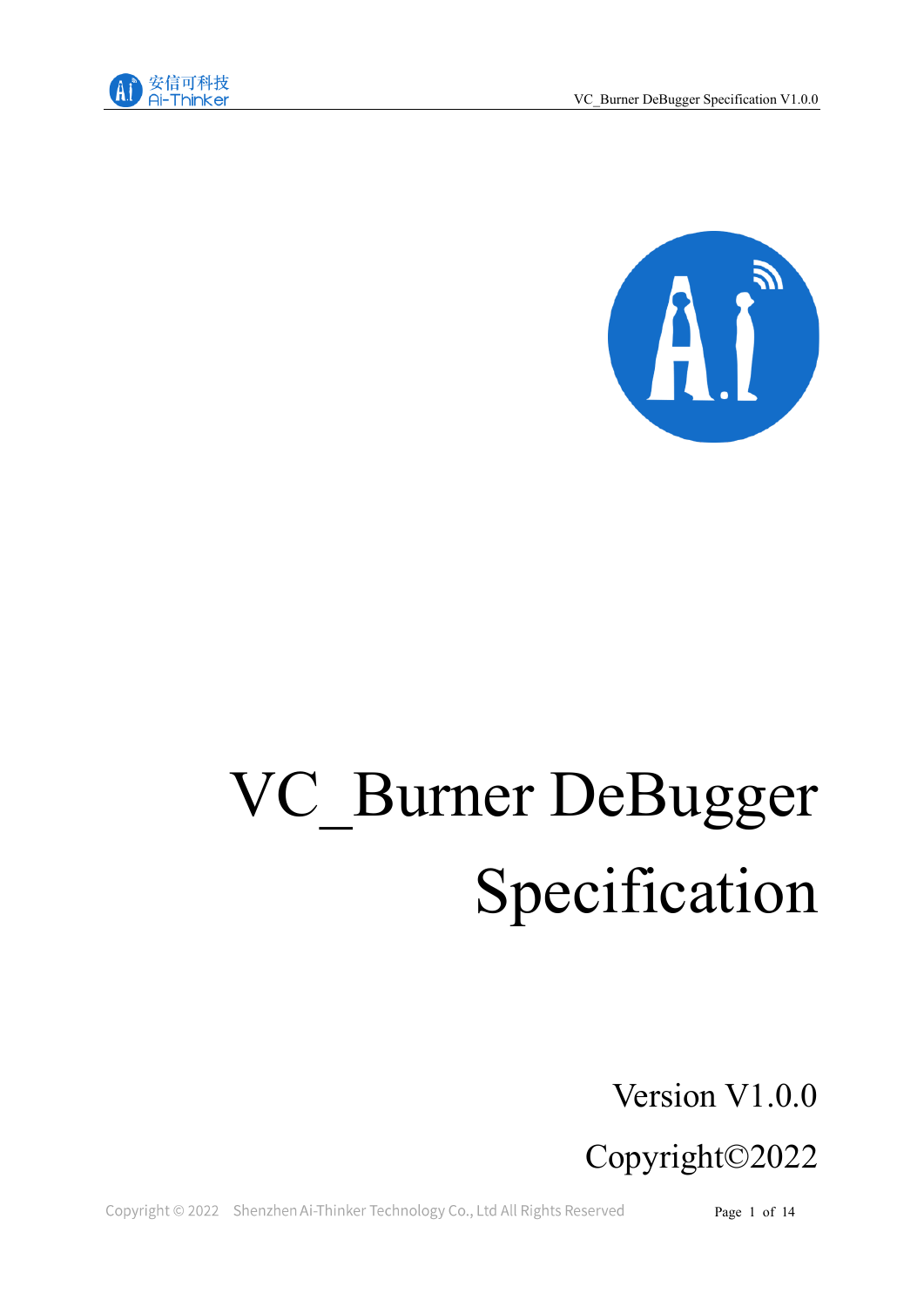

# **Document resume**

| <b>Version</b> | <b>Date</b> | Develop/revise content | <b>Edition</b> | Approve |
|----------------|-------------|------------------------|----------------|---------|
| V1.0.0         | 2022.04.24  | <b>First Edition</b>   | Shihai Mo      | Hong Xv |
|                |             |                        |                |         |
|                |             |                        |                |         |
|                |             |                        |                |         |
|                |             |                        |                |         |
|                |             |                        |                |         |
|                |             |                        |                |         |
|                |             |                        |                |         |
|                |             |                        |                |         |
|                |             |                        |                |         |
|                |             |                        |                |         |
|                |             |                        |                |         |
|                |             |                        |                |         |
|                |             |                        |                |         |
|                |             |                        |                |         |
|                |             |                        |                |         |
|                |             |                        |                |         |
|                |             |                        |                |         |
|                |             |                        |                |         |
|                |             |                        |                |         |
|                |             |                        |                |         |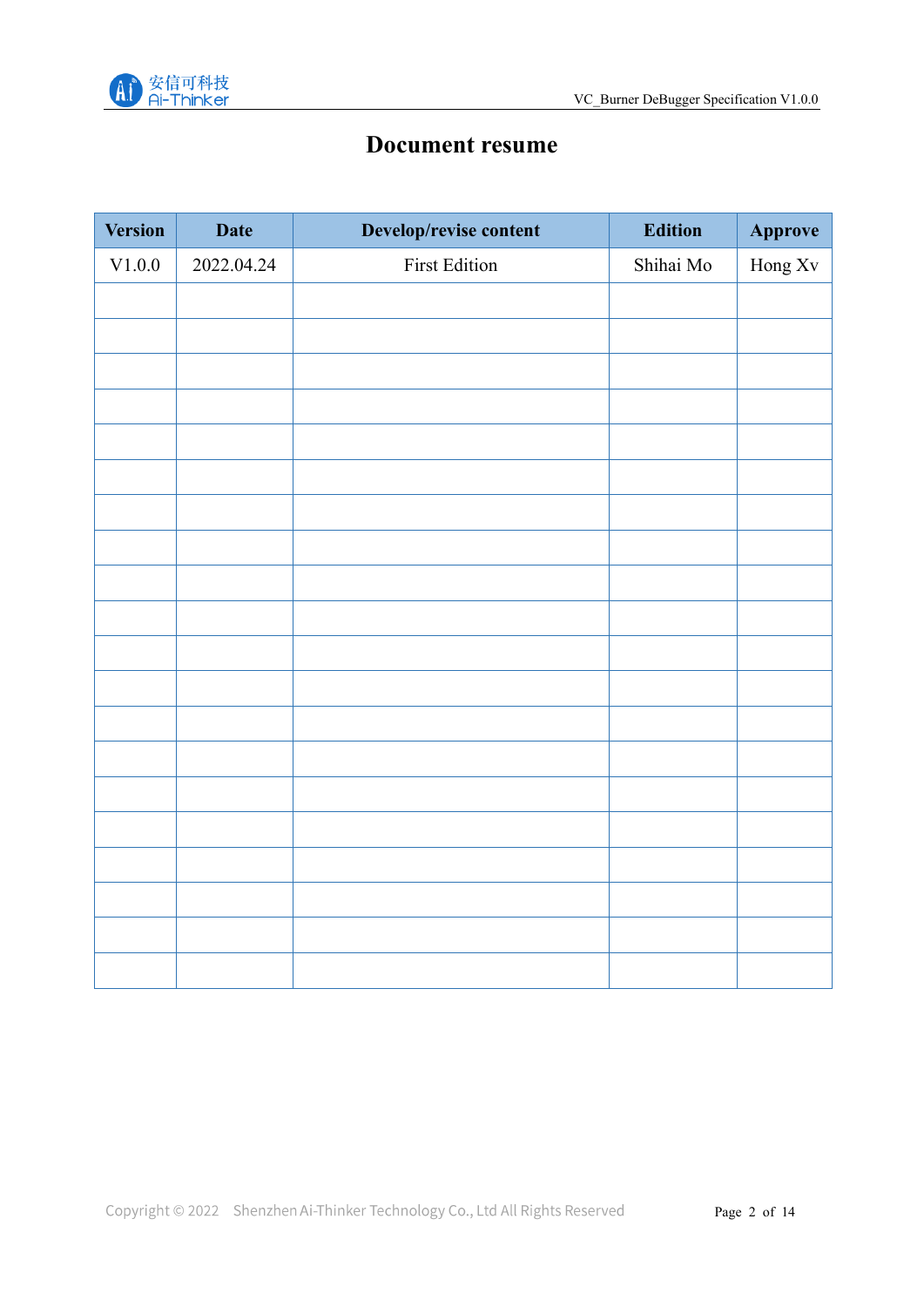

# **Content**

| 2. |      |  |
|----|------|--|
|    | 2.1. |  |
|    |      |  |
| 3. |      |  |
| 4. |      |  |
| 5. |      |  |
| 6. |      |  |
| 7. |      |  |
| 8. |      |  |
| 9. |      |  |
|    |      |  |
|    |      |  |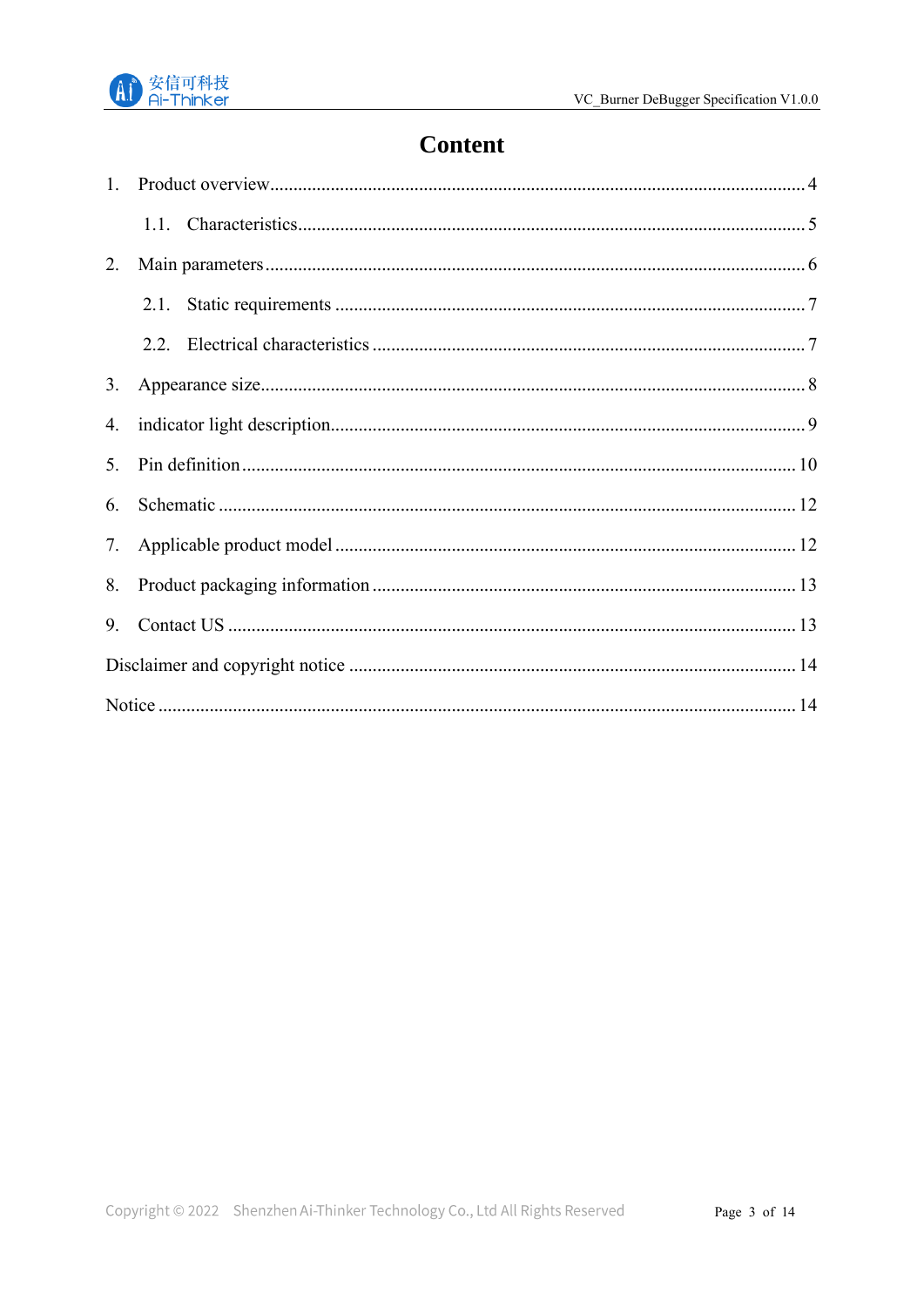

## <span id="page-3-0"></span>**1. Product overview**

VC\_Burner DeBugger is a burning tool designed for Ai-Thinker's offline voice module, which can upgrade all products of the VC series.

The main control uses a P2064AF2 chip with a high -performance 32 -bit RISC kernel with a maximum frequency of 120MHz. With the ability of the USB device character to automatically, it guarantees the burning speed while ensuring the stability of the records.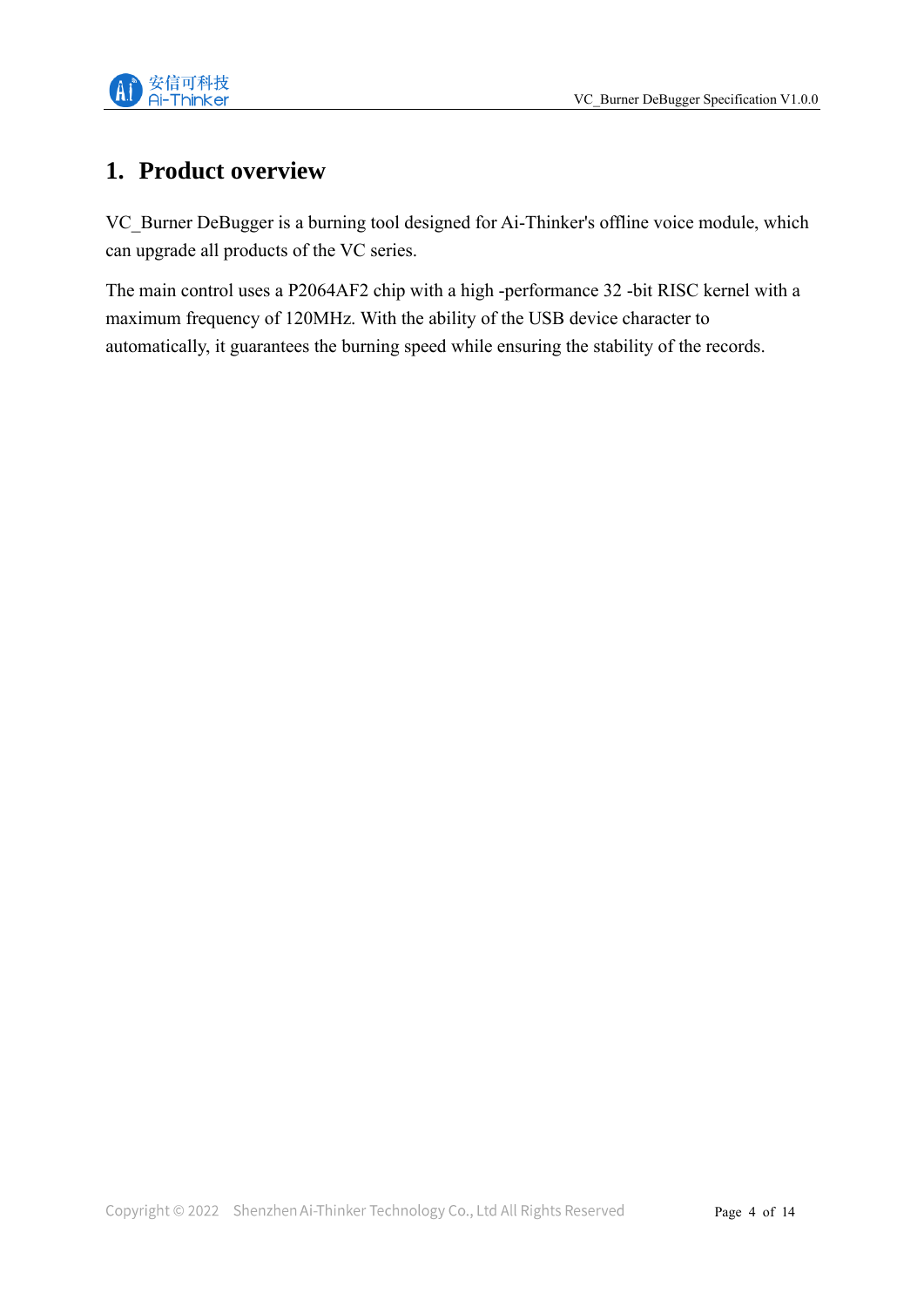

#### <span id="page-4-0"></span>**1.1. Characteristics**

- Processor:
- $\checkmark$  High -performance 32 -bit RISC
- $\checkmark$  Configurable CPU frequency, up to 120MHz
- USB version:
- $\checkmark$  USB2.0
- Compatibility system
- $\checkmark$  Windows 7 X64 and above versions (do not support the Linux system)
- Compatible offline voice products:
- $\checkmark$  VC-01
- $\checkmark$  VC-02
- ✓ VC-01-Kit
- ✓ VC-02-Kit
- Power supply voltage: 5V
- Output voltage: 5V
- Output interface: JTAG interface
- Software compatibility: special burning software (Windows system) system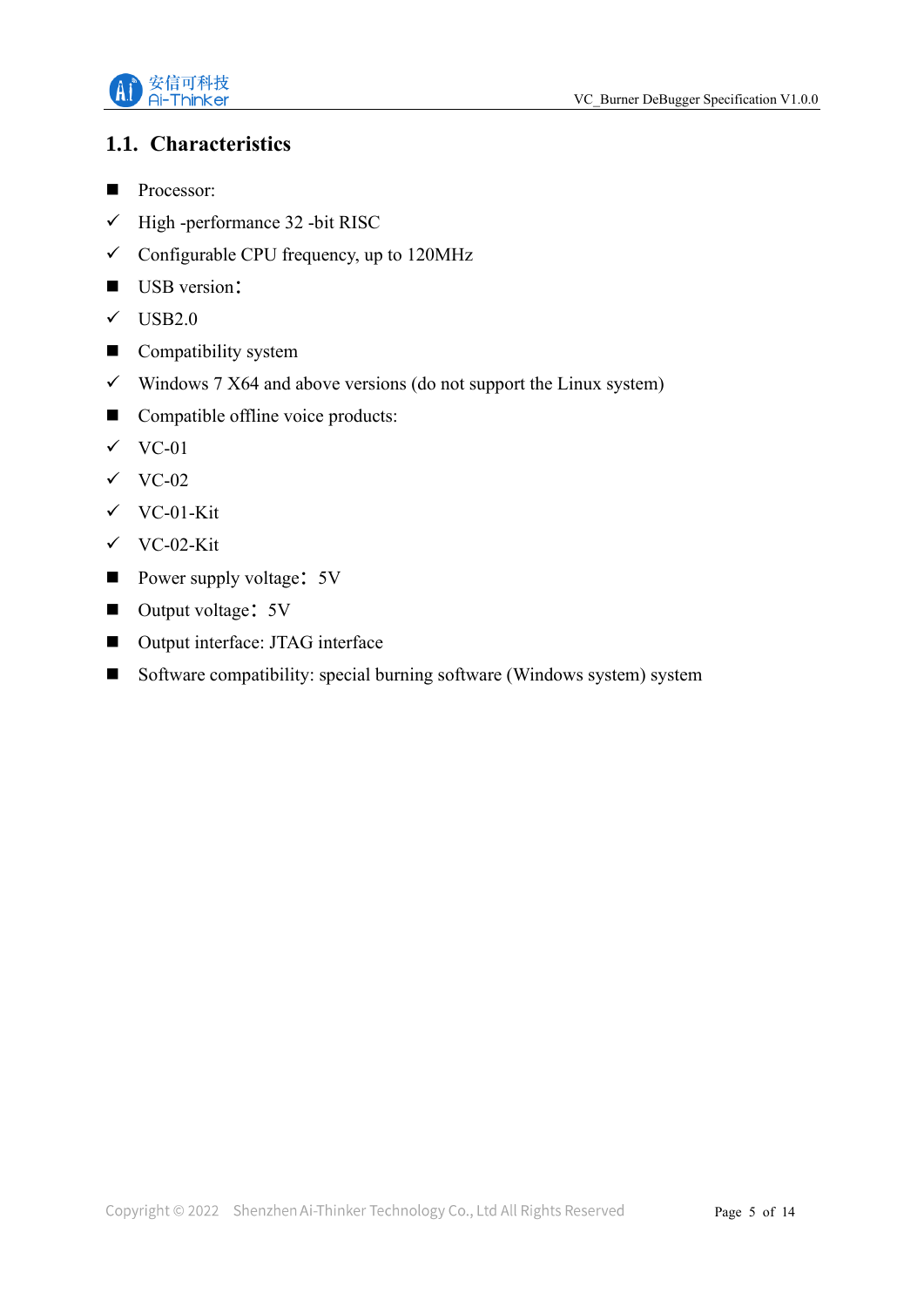

## <span id="page-5-0"></span>**2. Main parameters**

| <b>Model</b>                   | VC Burner                                             |  |
|--------------------------------|-------------------------------------------------------|--|
| <b>Suitbale</b><br>module      | $VC-01$ , $VC-02$                                     |  |
| <b>Size</b>                    | $65.2*23.0(\pm 0.2)$ mm                               |  |
| <b>Working</b><br>temperature  | -40 °C ~ 85 °C                                        |  |
| <b>Storage</b><br>environment  | -40 °C ~ 125 °C , < 90%RH                             |  |
| <b>Power supply</b>            | Power supply voltage 5V current is greater than 500mA |  |
| <b>Interfaces</b>              | <b>JTAG</b>                                           |  |
| <b>Compatibility</b><br>system | Windows7 X64 and above systems                        |  |
| <b>USB</b> version             | USB 2.0                                               |  |

#### **Table 1 Description of the main parameters**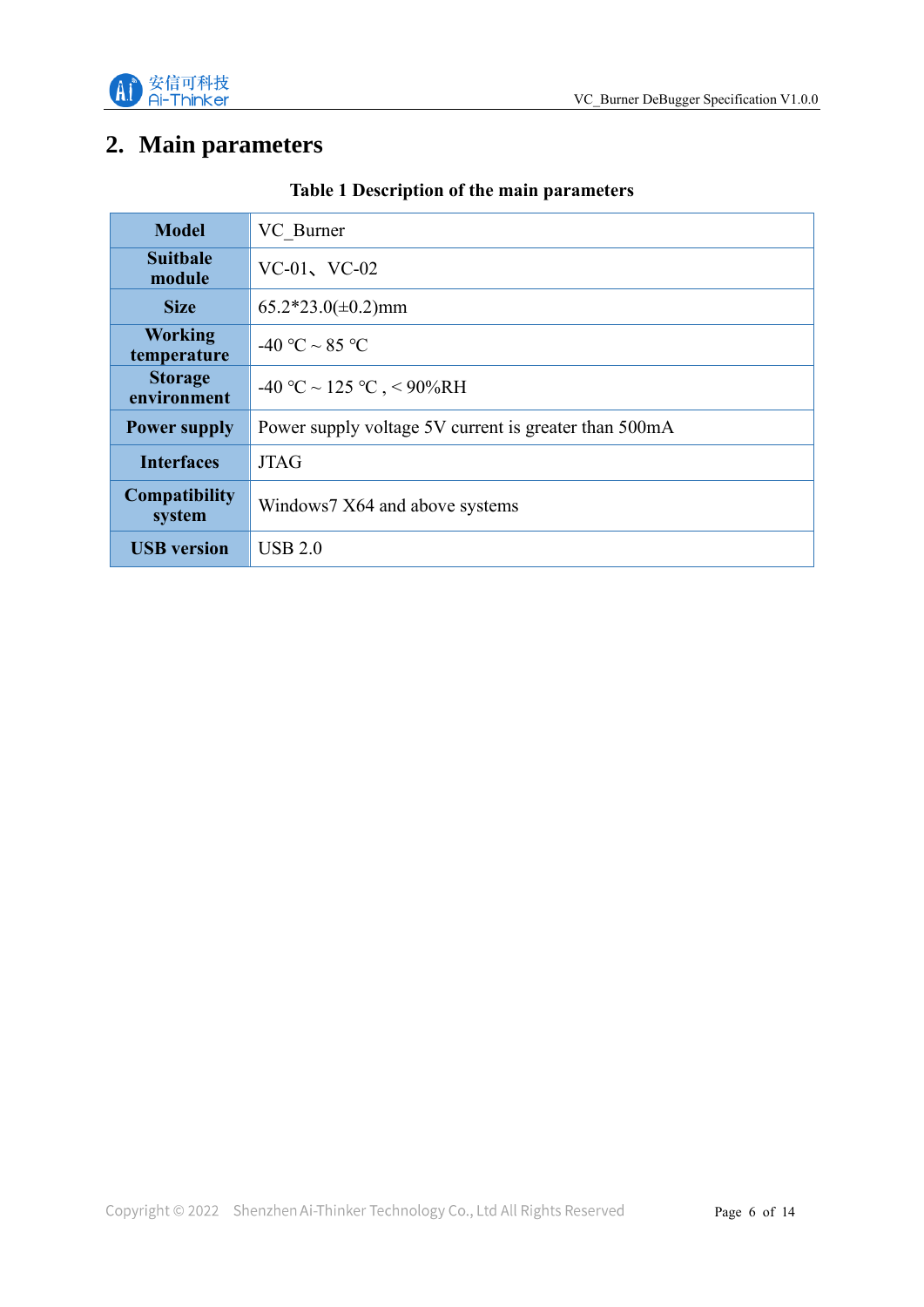

## <span id="page-6-0"></span>**2.1. Static requirements**

VC\_Burner DeBugger is an electrostatic sensitive device that requires special precautions during handling.



## <span id="page-6-1"></span>**2.2. Electrical characteristics**

#### **Table 2 Electrical Characteristics Table**

| <b>Parameters</b> |                     | <b>Conditions</b>        | Min. value      | <b>Typical</b><br>value | <b>Max.</b> value | Unit |
|-------------------|---------------------|--------------------------|-----------------|-------------------------|-------------------|------|
| Supply voltage    |                     | VDD                      | 4.5             |                         | 5.3               |      |
| $\rm LO$          | $V_{II}/V_{III}$    | $\overline{\phantom{0}}$ | $-0.3/0.75$ VIO | ۰                       | 0.25VIO/4.5       |      |
|                   | $\rm V_{OL}/V_{OH}$ |                          | $N/0.8$ VIO     |                         | $0.1$ VIO/N       |      |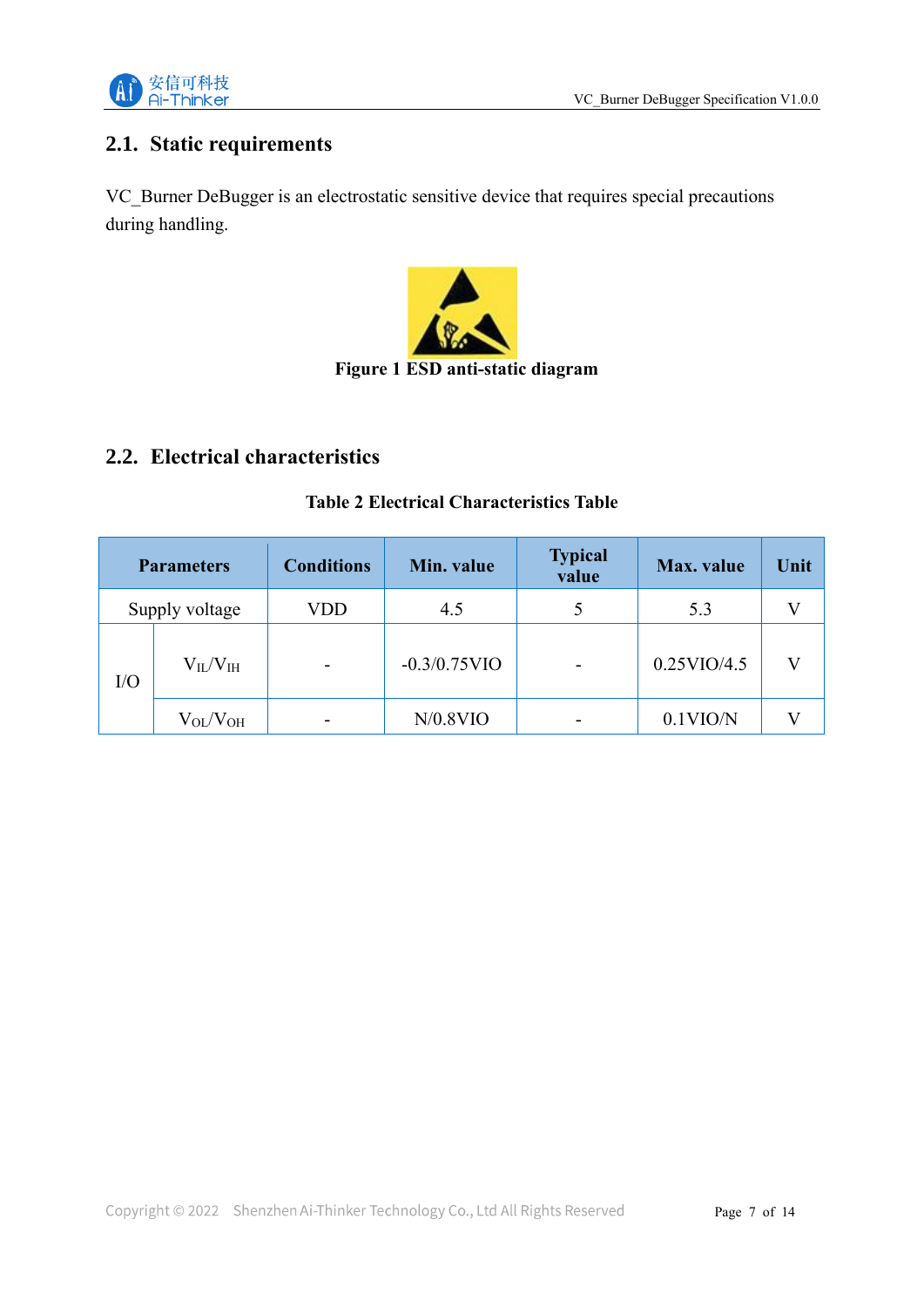



## <span id="page-7-0"></span>**3. Appearance size**



**Figure 2 VC-Burner DeBugger appearance(for reference only)**



**Figure 3 Development board size**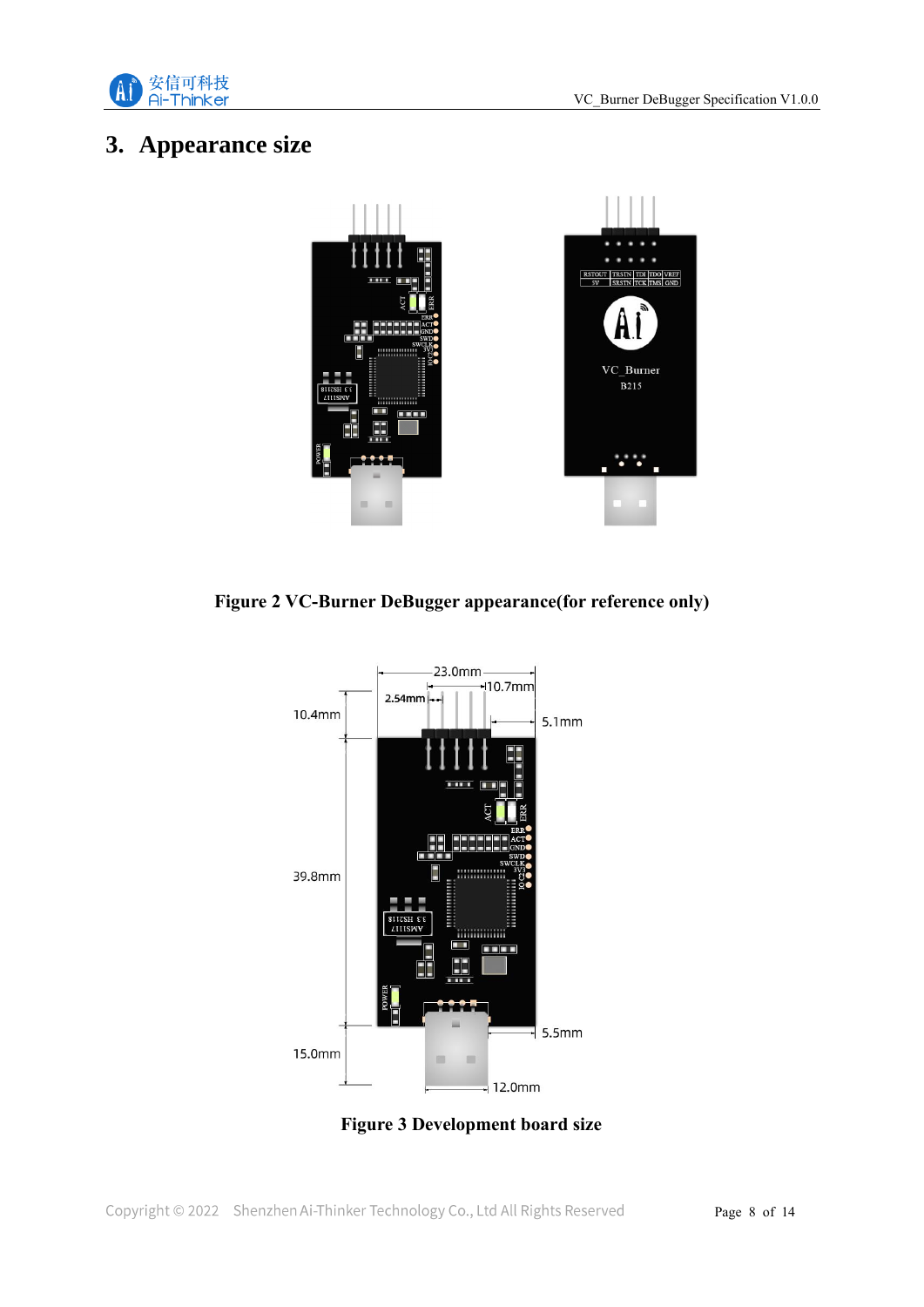

# <span id="page-8-0"></span>**4. indicator light description**

VC\_Burner has a total of 3 indicators, namely: "Power" indicator, "ACT" indicator and "ERR" indicator. As shown below:



**Figure 4 VC\_Burner indicator light position**

| indicator<br>light | <b>Features</b>               | <b>Color</b> | <b>LED</b> state                       |                                                            |
|--------------------|-------------------------------|--------------|----------------------------------------|------------------------------------------------------------|
|                    | Power<br>indicator            | green        | Power-on                               | Always bright                                              |
| "POWER"            |                               |              | Power-off                              | Extinguish                                                 |
|                    |                               | green        | JTAG has been<br>connected, not burned | Extinguish                                                 |
| "ACT"              | Burn<br>indication            |              | Burning                                | Cycle flashes                                              |
|                    |                               |              | Finish                                 | Cycle flashes,<br>VC is<br>extinguished<br>after resetting |
| "ERR"              |                               | red          | JTAG is not connected                  | Always bright                                              |
|                    | Burning error<br>instructions |              | Burning errors                         | Always bright                                              |
|                    |                               |              | JTAG has been<br>connected, not burned | Extinguish                                                 |

#### **Table 3 indicator light status**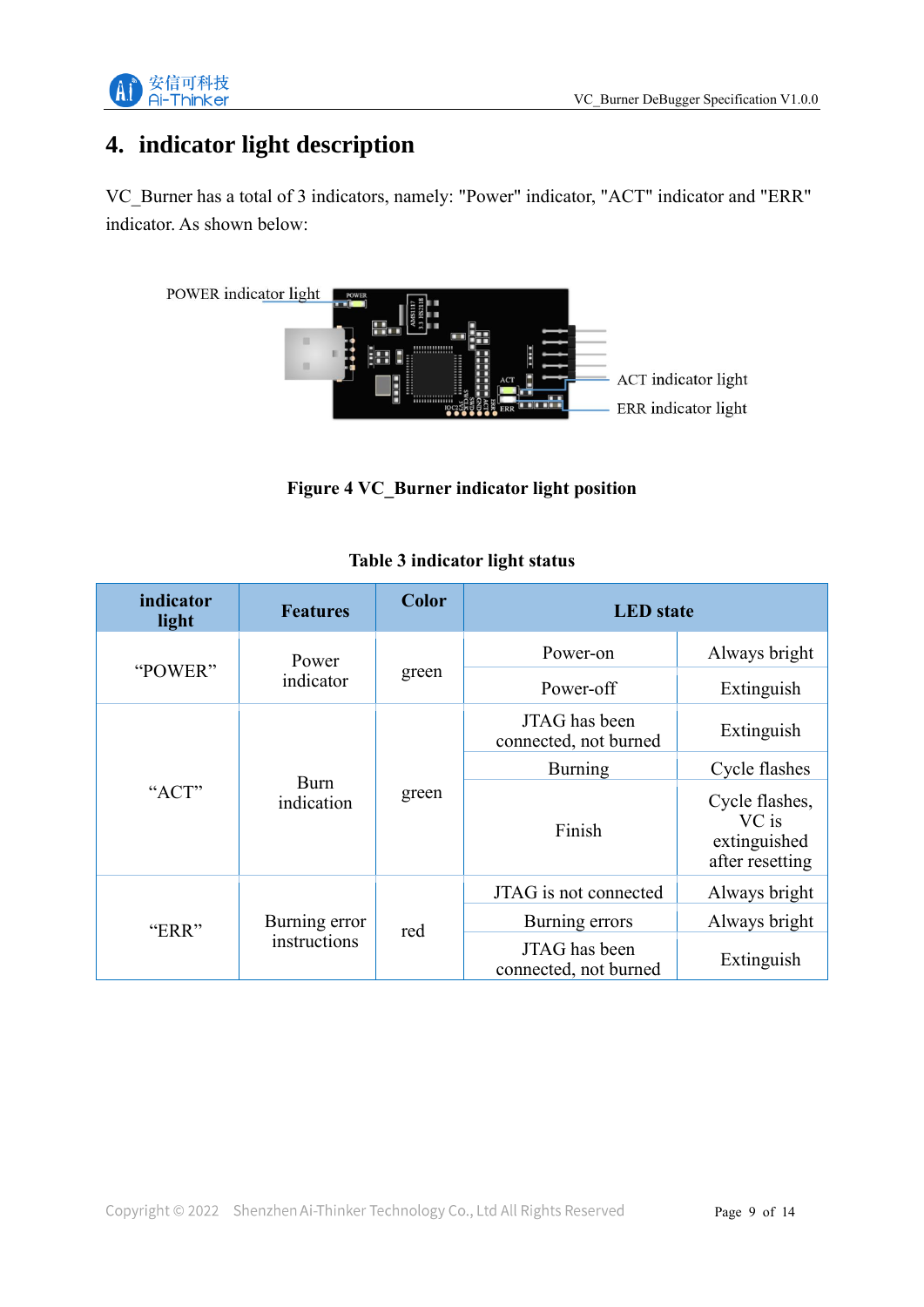

# <span id="page-9-0"></span>**5. Pin definition**

VC\_Burner has a total of 10 interface. As shown in below pin diagram, the pin function definition table is the interface definition.



**Figure 5 debugger pin diagram (Bottom view)**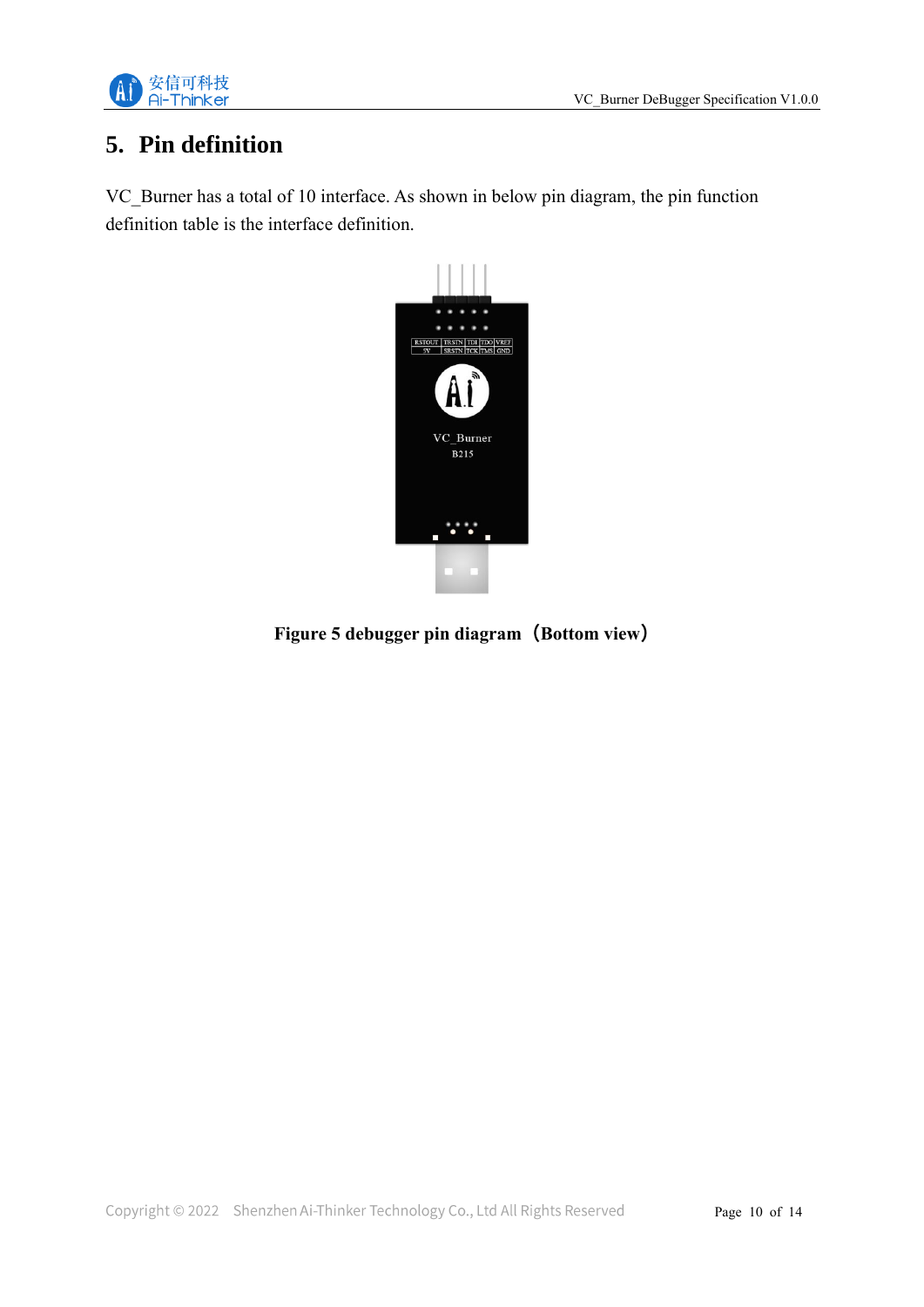

#### **Table 4 Pin function definition table**

| Pin sequence   | <b>Name</b>   | <b>Function description</b>    |
|----------------|---------------|--------------------------------|
|                | <b>VREF</b>   | Reference voltage input        |
| $\overline{2}$ | <b>TDO</b>    | JTAG test data output          |
| 3              | TDI           | JTAG test data input           |
| $\overline{4}$ | <b>TRSTN</b>  | Default Suspended              |
| 5              | <b>RSTOUT</b> | 3.3V output                    |
| 6              | 5V            | 5V output                      |
| 7              | <b>SRSTN</b>  | JTAG Signaling signal output   |
| 8              | <b>TCK</b>    | <b>JTAG Clock line</b>         |
| 9              | <b>TMS</b>    | JTAG Data and mode control pin |
| 10             | <b>GND</b>    | Digital power                  |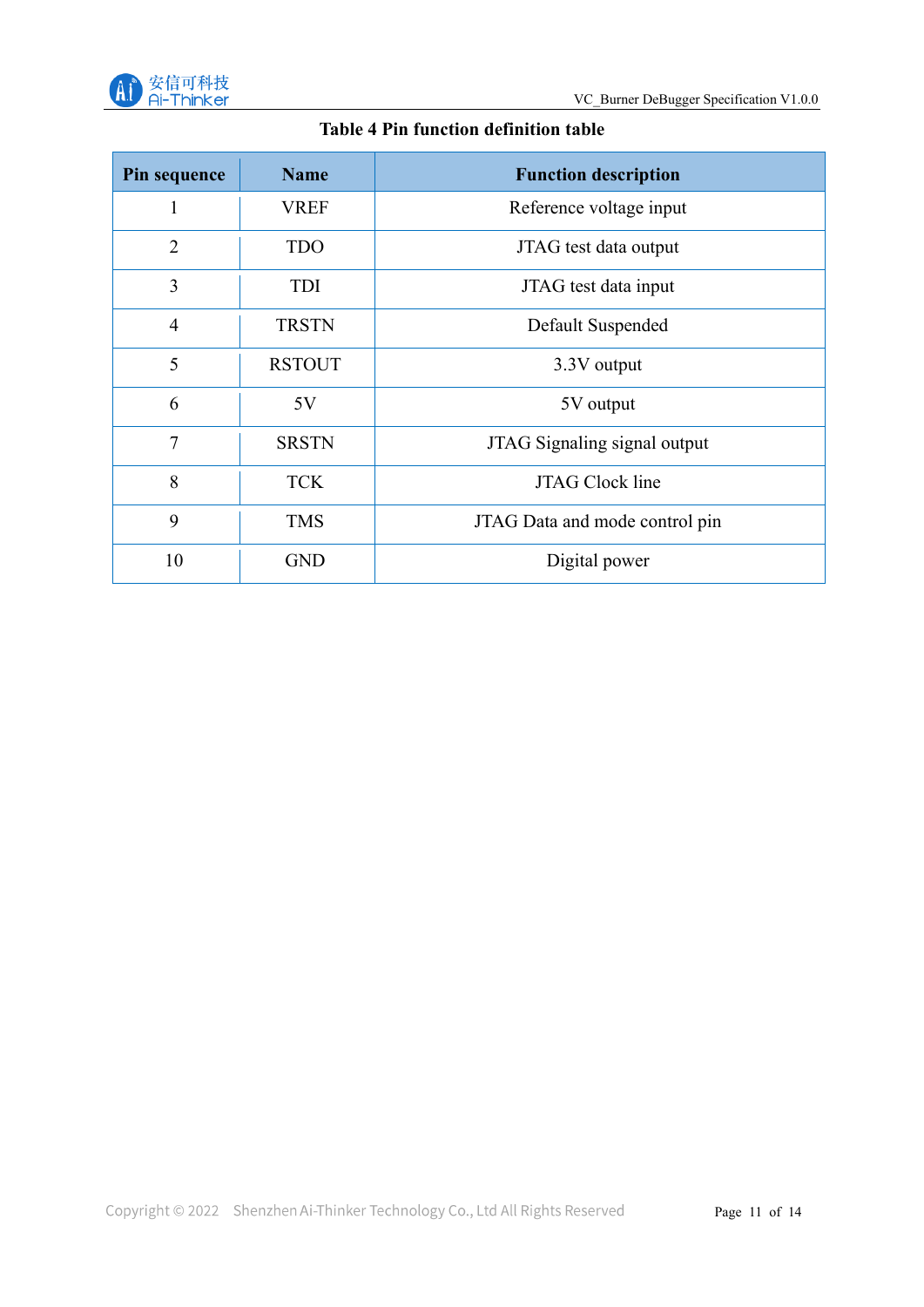

# <span id="page-11-0"></span>**6. Schematic**



**Figure 6 Debugger schematic diagram**

# <span id="page-11-1"></span>**7. Applicable product model**

#### **Table 5 Applicable product model table**

| <b>Product model</b>                                              | <b>Power supply</b>      | Package  | <b>Size</b>               |  |
|-------------------------------------------------------------------|--------------------------|----------|---------------------------|--|
| $VC-01$                                                           | $3.6 - 5V$ , $I > 500mA$ | $SMD-24$ | $25.5*24*3.2(\pm 0.2)$ mm |  |
| $VC-02$                                                           | $3.6 - 5V$ , $I > 500mA$ | $SMD-20$ | $18*17*3.2(\pm 0.2)$ mm   |  |
| $VC-02-Kit$                                                       | 5V, I > 500mA            | $DIP-19$ | $42.2*35.6(\pm 0.2)$ mm   |  |
| $42.2*35.6(\pm 0.2)$ mm<br>VC-01-Kit<br>5V, I > 500mA<br>$DIP-19$ |                          |          |                           |  |
| Product related information: https://docs.ai-thinker.com          |                          |          |                           |  |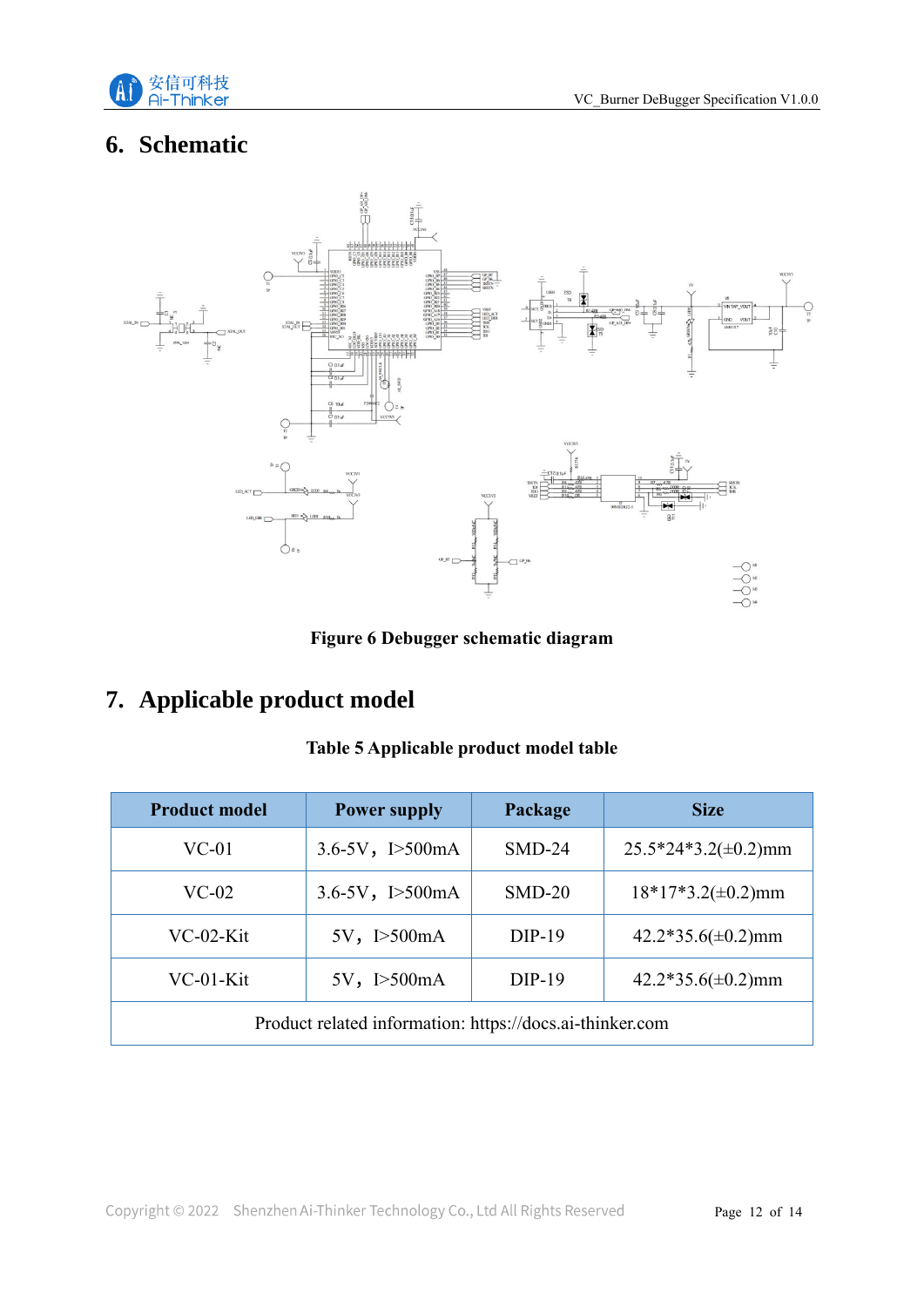

## <span id="page-12-0"></span>**8. Product packaging information**

| <b>Packing list</b> | Packaging<br>method | per package<br>number<br>(Static bag bag) | per package<br>number<br>(sealed bag) |
|---------------------|---------------------|-------------------------------------------|---------------------------------------|
| VC Burner           | Static bag          | l pcs                                     | 20pcs                                 |

**Table 6 packaging information table**

# <span id="page-12-1"></span>**9. Contact US**

| Ai-Thinker official website |            | Office forum | Develop DOCS |  |
|-----------------------------|------------|--------------|--------------|--|
| LinkedIn                    | Tmall shop | Taobao shop  | Alibaba shop |  |

[Technical support email](mailto:support@aithinker.com):  $support@aithinker.com$ 

[Domestic business cooperation](mailto:sales@aithinker.com): sales@aithinker.com

[Overseas business cooperation](mailto:overseas@aithinker.com): overseas@aithinker.com

Company Address: Room 403,408-410, Block C, Huafeng Smart Innovation Port, Gushu 2nd Road, Xixiang, Baoan District, Shenzhen.

Tel: 0755-29162996





Wechat mini program Wechat official account